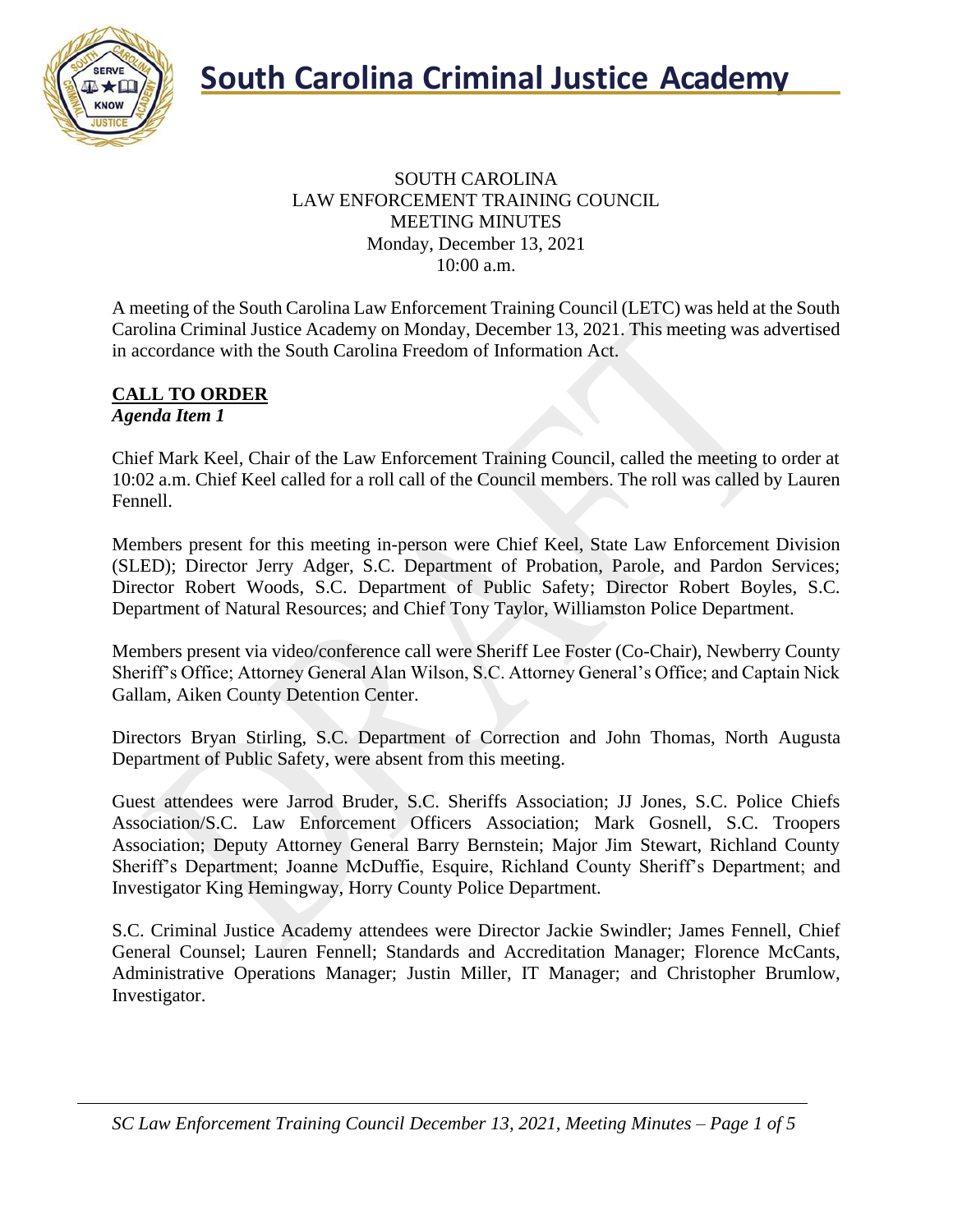

#### **APPROVAL OF AGENDA**

*Agenda Item 2*

A motion to adopt the agenda was made by Director Boyles and seconded by Director Adger. Council voted unanimously to adopt the agenda as presented.

#### **APPROVAL FOR MEETING MINUTES**

#### *Agenda Item 3*

A motion to approve the minutes of the November 15, 2021, meeting was made by Director Woods and seconded by Director Adger. Council voted unanimously to accept the meeting minutes as recorded.

#### **DIRECTOR'S REPORT**

*Agenda Item 4*

#### A. **General Counsel Report**

Misconduct Cases

#### **Joshua Kirby:** *2021-CJA-02-12 (Kingstree PD)* **-**

**Summary:** Allegations of willfully making false, misleading, incomplete, deceitful, or incorrect statements to a law enforcement officer, a law enforcement agency, or a representative of the agency, except when required by departmental policy or by the laws of this State; willfully providing false, misleading incomplete, deceitful, or incorrect information on a document, record, report, or form except when required by departmental policy or by the laws of this State. **Request for Final Agency Decision.**

Hearing Officer recommended that Council:

- A. Issue its final agency decision, pursuant to S.C. Code Ann. Regs. 37-107 D., finding that the allegations of misconduct reported against Joshua B. Kirby by the Kingstree Police Department have not been proven by substantial evidence; and
- B. Approve, pursuant to the authority of Council set for at S.C. Code Ann. § 23-23-150 (G) (1), Joshua B. Kirby's eligibility for certification as a law enforcement officer in the State of South Carolina; and
- C. Expunge within thirty (30) days of the final agency decision in this matter, pursuant to the requirements of S.C. Code Ann. § 23-23-150 (M), all evidence related to the allegations of misconduct filed against Joshua B. Kirby by the Kingstree Police Department.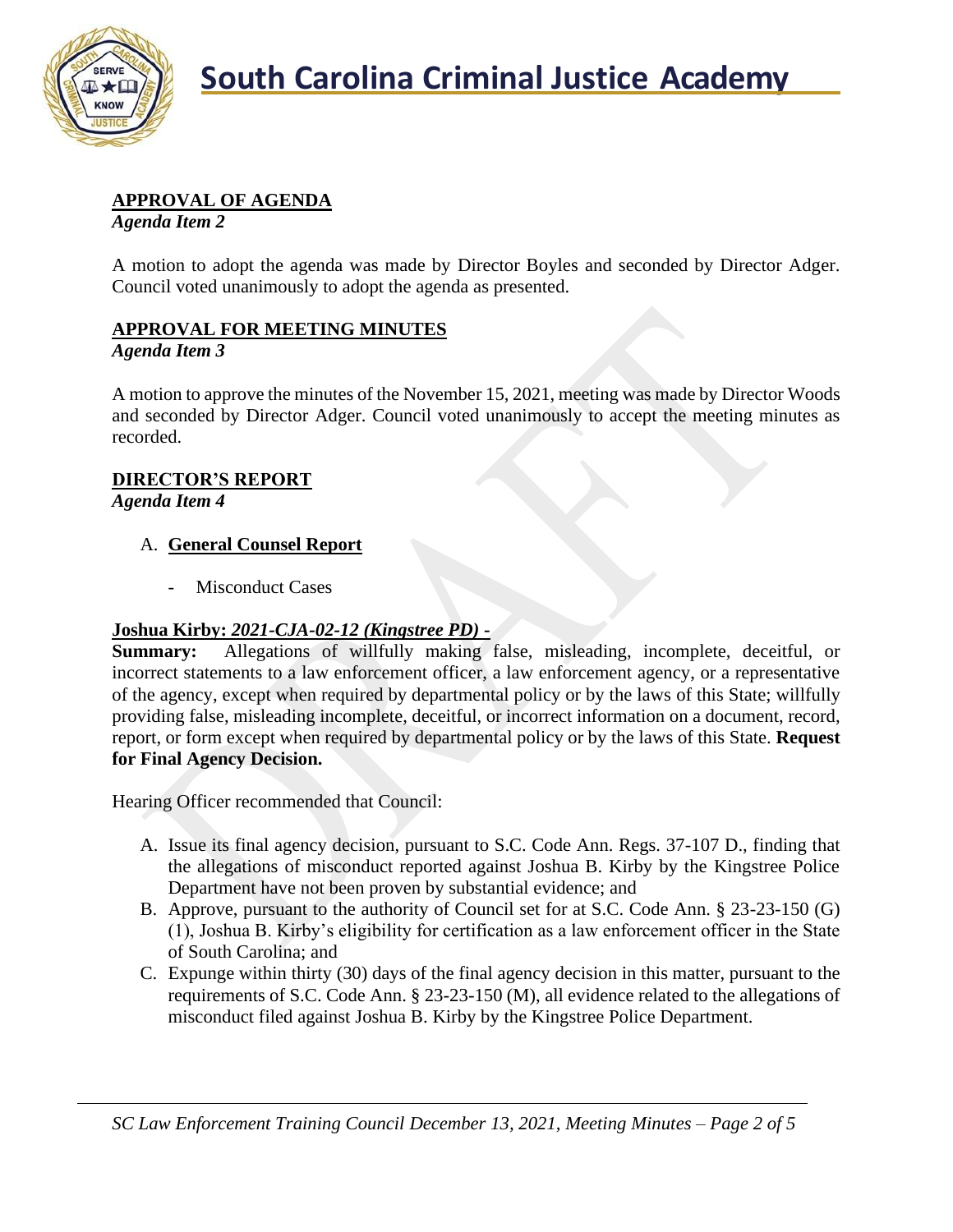

## **South Carolina Criminal Justice Academy**<br>KNOW

Director Woods made a motion to accept the recommendation of the Hearing Officer. Director Boyles seconded the motion. Council voted unanimously to adopt the recommendation of the Hearing Officer. *Please note that Attorney General Wilson abstained from the voting process in this case.*

#### **Curtis Thompson:** *2021-CJA-03-09 (Horry Co. PD) -*

**Summary:** Allegations of willfully making false, misleading, incomplete, deceitful, or incorrect statements to a law enforcement officer, a law enforcement agency, or a representative of the agency, except when required by departmental policy or by the laws of this State. **Request for Final Agency Decision.**

Hearing Officer recommended that Council:

- A. Issue its final agency decision, pursuant to S.C. Code Ann. Regs. 37-107 D. finding that the allegation of misconduct filed against Curtis Thompson by the Horry County Police Department has been proven by substantial evidence; and
- B. Impose such sanction as the Council in its discretion deems appropriate pursuant to its authority set forth at S.C. Code Ann. Regs. 37-108 A.

Investigator Hemingway attended this meeting in representation of the Horry County Police Department.

After hearing a statement from Investigator Hemingway, Director Adger made a motion to permanently deny Mr. Thompson's eligibility for law enforcement certification. Director Woods seconded the motion. Council voted unanimously to permanently deny Mr. Thompson's eligibility for law enforcement certification.

### **UNFINISHED BUSINESS**

#### *Agenda Item 5*

There was no unfinished business to discuss at this meeting.

#### **NEW BUSINESS** *Agenda Item 6*

Council was presented with two training reimbursement cases, in which Estill Police Department sought reimbursement from Varnville Police Department, and Allendale Police Department sought reimbursement from Hampton County Sheriff's Office.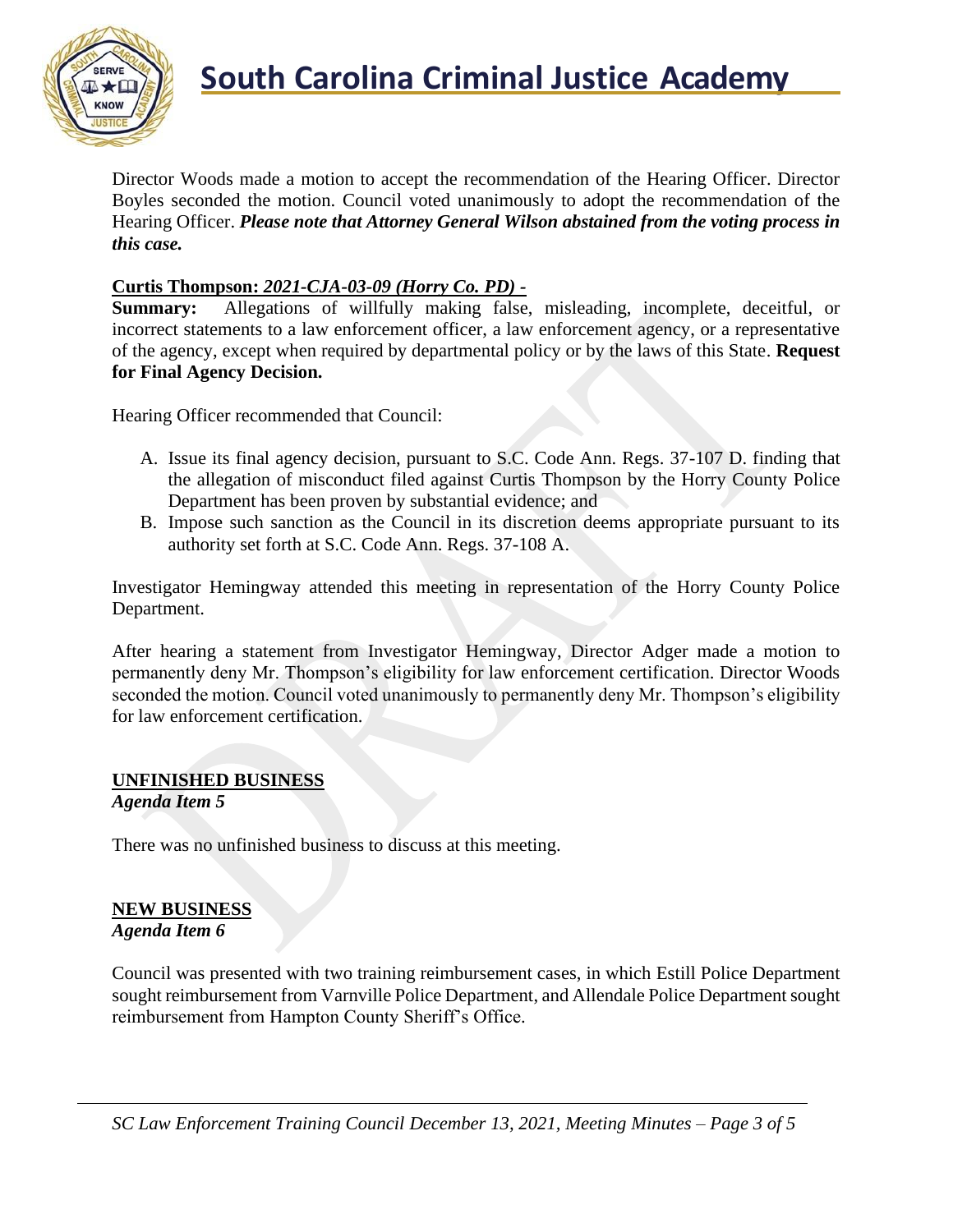

### **South Carolina Criminal Justice Academy**

Prior to this meeting, the Varnville Police Department paid the reimbursement for training to the Estill Police Department.

Chief Tyrone Smith of the Varnville Police Department attended this meeting to represent the agency and addressed Council regarding this matter. Chief Smith offered his apologies for the delay in the reimbursement being issued to the Estill Police Department, citing budget issues as the cause for delay.

Chief Keel and Director Swindler responded to Chief Smith and thanked him for attending the meeting.

The case of Allendale Police Department seeking reimbursement from the Hampton County Sheriff's Office is continued until the January meeting.

#### Director Swindler

Director Swindler spoke about the issue of a small number of officers not completely watching the content of online training videos. According to Director Swindler, after the issue had been identified, the South Carolina Criminal Justice Academy sent a letter to law enforcement agencies in South Carolina, notifying them that, effective immediately, a statement that officers will have to agree that they attest to completely watching the online videos in each training module and understand that failure to comply may result in a determination of certification misconduct.

Director Swindler and the Academy issued this letter to ensure disciplinary measures are consistent for all officers that violate this policy. *A copy of this letter may be obtained upon request.*

#### **CLOSING REMARKS/AJOURNMENT**

#### *Agenda Item 7*

Attorney General Wilson thanked Director Swindler and the Academy staff for welcoming a group of civic leaders he brought to the Academy to experience the virtual simulator used for law enforcement training. The group spoke highly of the professionalism of the Academy staff and the valuable insight they received through the experience.

James Fennel noted, for the record, that representation for the Kingstree Police Department arrived to the meeting late. The case in which their agency was involved had already been presented to Council, and a Final Agency Decision had been made.

When there were no more remarks, Attorney General Wilson made a motion to adjourn the meeting.

*SC Law Enforcement Training Council December 13, 2021, Meeting Minutes – Page 4 of 5*